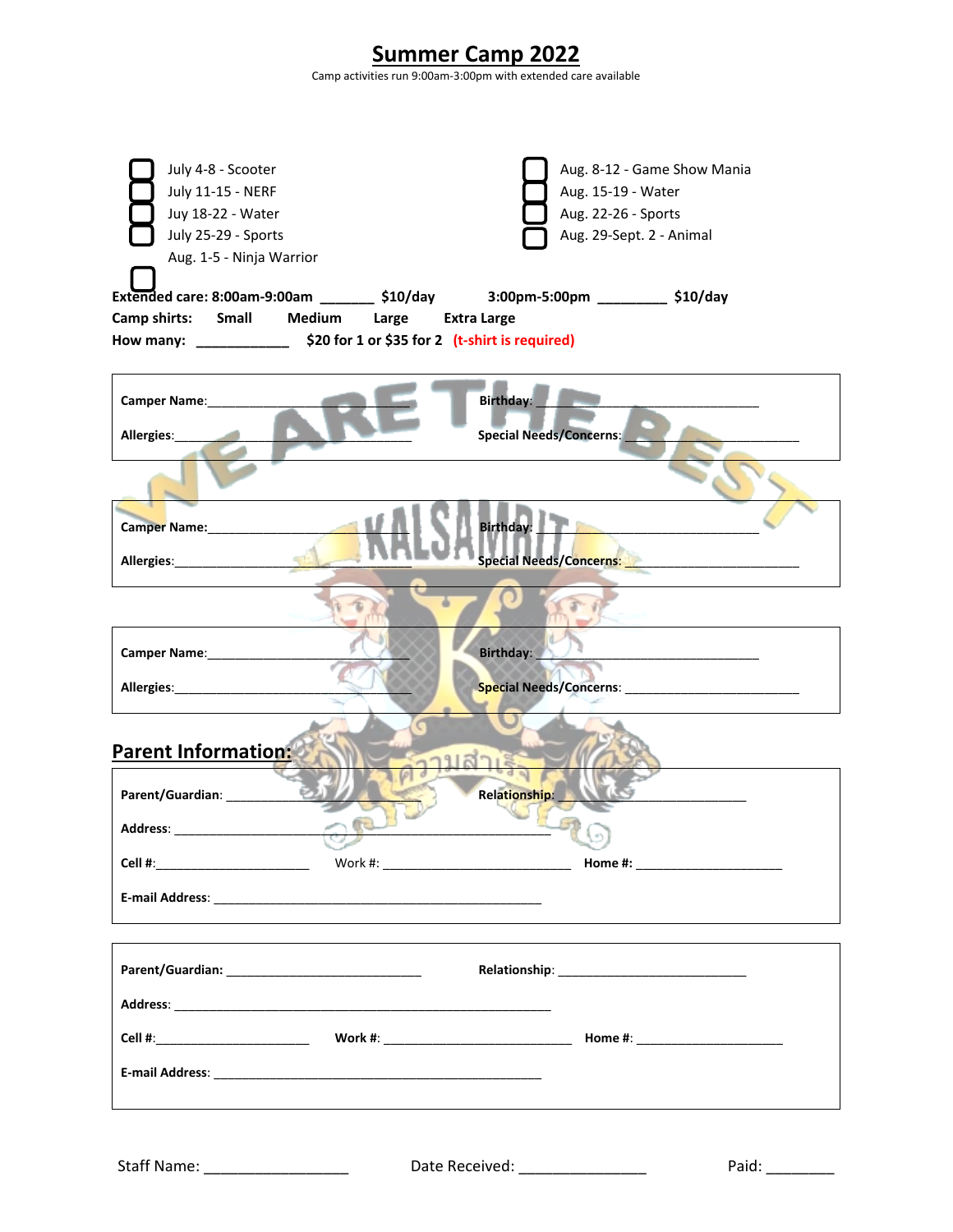## **Summer Camp 2022**

Camp activities run 9:00am-3:00pm with extended care available

### **Emergency Contact:**

(Please make sure you emergency contact is someone that we can get ahold of and will be able to pick up children within 1hr of call)

| Contact #: <b>All Accords</b>         | Relationship:                                                                                                                |
|---------------------------------------|------------------------------------------------------------------------------------------------------------------------------|
| <b>Medical Consent:</b>               |                                                                                                                              |
| <b>Camper Health Card: (optional)</b> | Vers <mark>ion Code: New York State State State State State State State State State State State State State State Sta</mark> |
| <b>Camper Health Card: (optional)</b> | Version Code: Version Code:                                                                                                  |
| <b>Camper Health Card: (optional)</b> |                                                                                                                              |
| Family Doctor:________________        | Phone #:                                                                                                                     |
|                                       | Phone #:<br>-                                                                                                                |

**In the event of an accident, injury or illness involving a child, Kalsamrit Gym Inc. (herein "Kalsamrit" or "Camp of Champions") will, as soon as possible, contact by telephone: (1) the parents or legal guardian, (2) the emergency contact listed above.** 

**If Kalsamrit Gym Inc. cannot immediately reach a parent/legal guardian or designated emergency contact, I hereby authorized employees to secure and, if necessary, consent to medical treatment for my child including without limitation, transportation and admission to an emergency clinic or hospital, administration of x-rays, test or treatment, medication or injections, anesthesia and/or surgery, as deemed necessary by the attending medical professional.**

**I agree to be responsible for any medical expenses incurred by Kalsamrit Gym Inc. on behalf of my child.**

 $\sigma$ 

| Parent/Legal Guardian Name: |  |
|-----------------------------|--|
|                             |  |

(Print name)

Signature of Parent/Legal Guardian: \_\_\_\_\_\_\_\_\_\_\_\_\_\_\_\_\_\_\_\_\_\_\_\_\_\_\_\_\_\_\_\_\_\_\_\_\_\_\_ Date: \_\_\_\_\_\_\_\_\_\_\_\_\_\_\_\_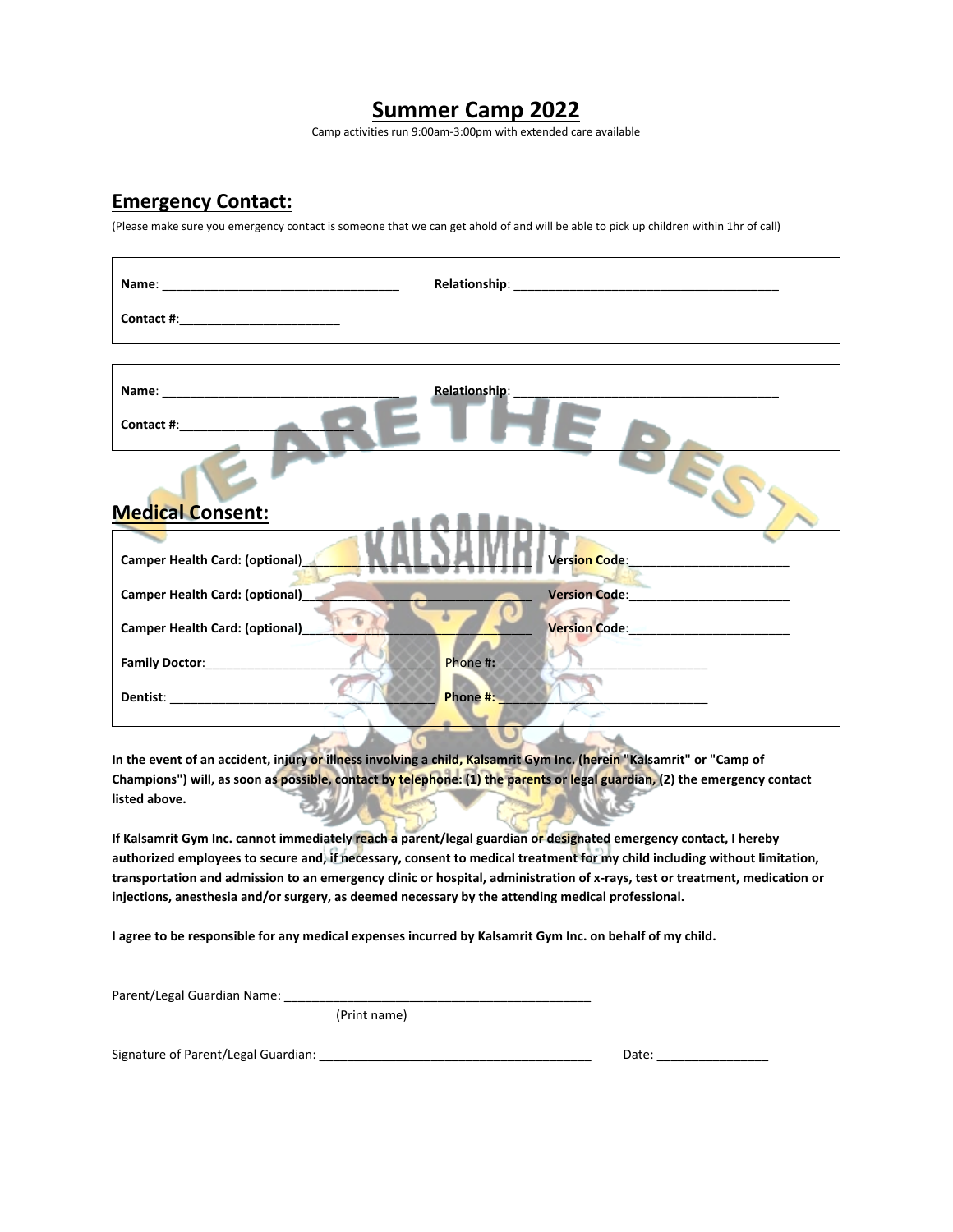## **Summer Camp 2022**

Camp activities run 9:00am-3:00pm with extended care available

### **Security Release**

**Kalsamrit Gym Inc. is always striving to offer you better service in every way possible. Children's safety is our highest priority anytime on and off the mats.** 

**When picking up children please make sure you and your child have signed out with the staff member.**

**Please provide us a list of names that are APPROVED to pick up your child/ren. Would we still require the immediate family to inform us if children are picked up by someone on the list.**

| Name:                      | Relationship:        |
|----------------------------|----------------------|
| Name:                      | Relationship:        |
| Name:                      | Relationship:        |
| Name:                      | <b>Relationship:</b> |
| Parent/Guardian Signature: |                      |
|                            |                      |

**Please provide us with ANYONE THAT IS NOT ALLOWED TO PICK UP YOUR CHILDREN. WE WILL NOT RELEASE YOUR CHILDREN TO THESE PEOPLE UNDER NO CIRCUMSTANCE.** 4 G I

 $\sim$   $\sim$ 

| Name:                      | <b>Relationship:</b>    |
|----------------------------|-------------------------|
| Name:                      | Relationship:           |
| Name:                      | - et h<br>Relationship: |
| Name:                      |                         |
| Parent/Guardian Signature: |                         |